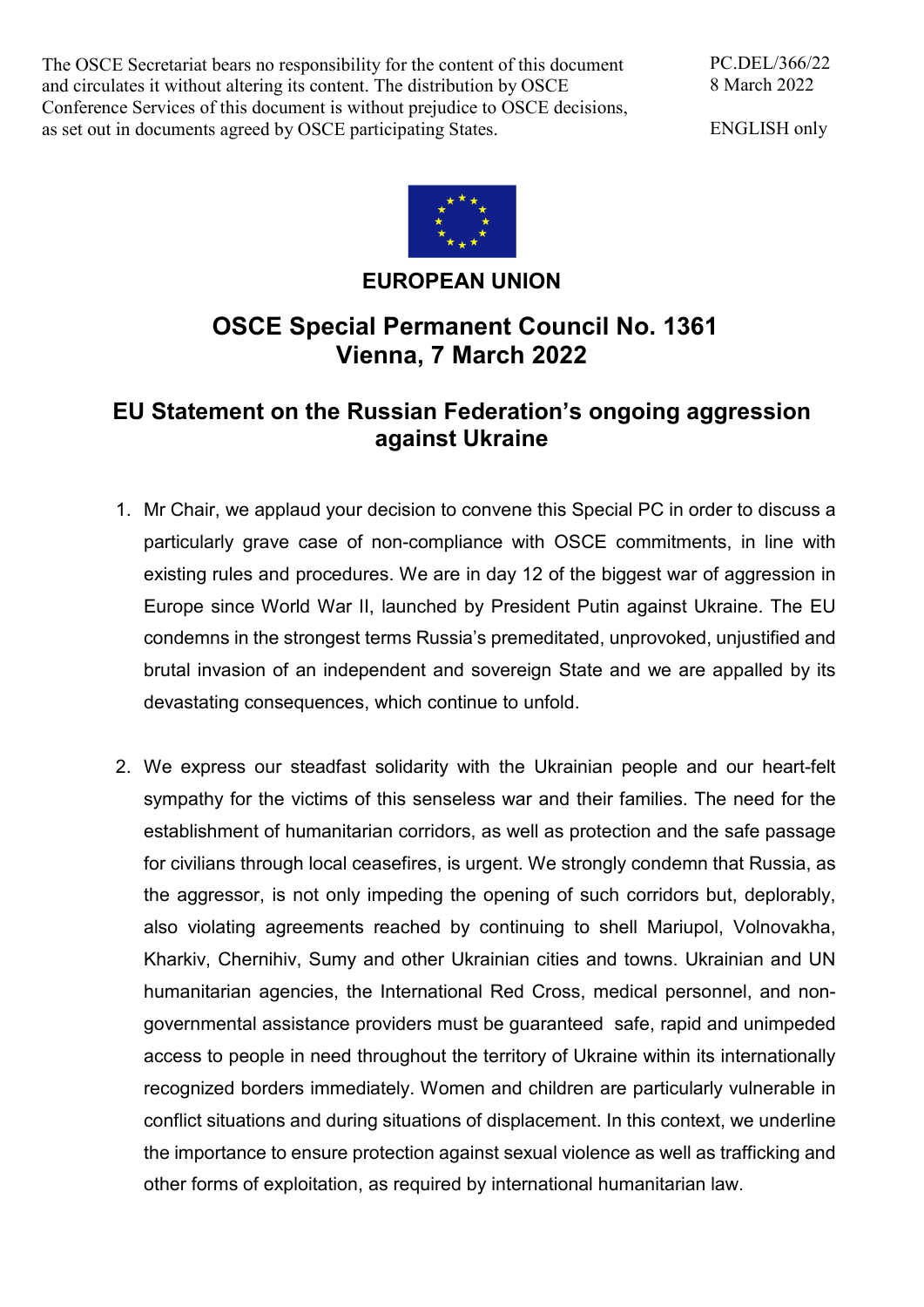- 3. Russia's continued shelling of civilian targets is shameful, reprehensible and totally unacceptable, and the humanitarian disaster it is causing is devastating. We condemn the Russian attacks on Ukrainian civilians and civilian infrastructure, including schools, residential housing, hospitals as well as foreign diplomatic representations. We call on Russia to uphold its obligations under international humanitarian law, notably the Geneva conventions, and international human rights law.
- 4. The EU calls on Russia to implement the ECHR's interim measures to refrain from military attacks against civilians and civilian objects, including emergency vehicles and other specially protected civilian objects, such as schools and hospitals, and ensure the safety of medical facilities. Despite the fact that the Russian Federation has had its Council of Europe membership suspended, it remains fully bound by the European Convention for Human Rights, and all Russian citizens are still under the protection of the Court. We welcome the International Criminal Court prosecutor's decision to launch an investigation into possible war crimes or crimes against humanity in Ukraine. Last week, 45 participating States, including all 27 EU Member States, and with the support of Ukraine, invoked the OSCE Moscow Mechanism in light of our grave concerns regarding the human rights and humanitarian impacts of Russia's invasion and the possibility of war crimes and crimes against humanity. All those responsible will be held accountable.
- 5. President Putin's full-scale war against Ukraine is a flagrant violation of international law and the UN Charter, and undermines European and global security and stability. Last week's historic UNGA resolution showed that the international community stands united against Russia's war of aggression. Russia, with the participation of the Lukashenka regime in Belarus as co-aggressor, bears full responsibility for the loss of life, injuries and destruction. The EU demands that Russia immediately cease its military actions, withdraw all its troops from the entire territory of Ukraine and fully respect Ukraine's territorial integrity, sovereignty and independence within its internationally recognised borders and territorial waters. Equally, Russia must stop its disinformation campaign and cyber-attacks. We also reiterate our call on Belarus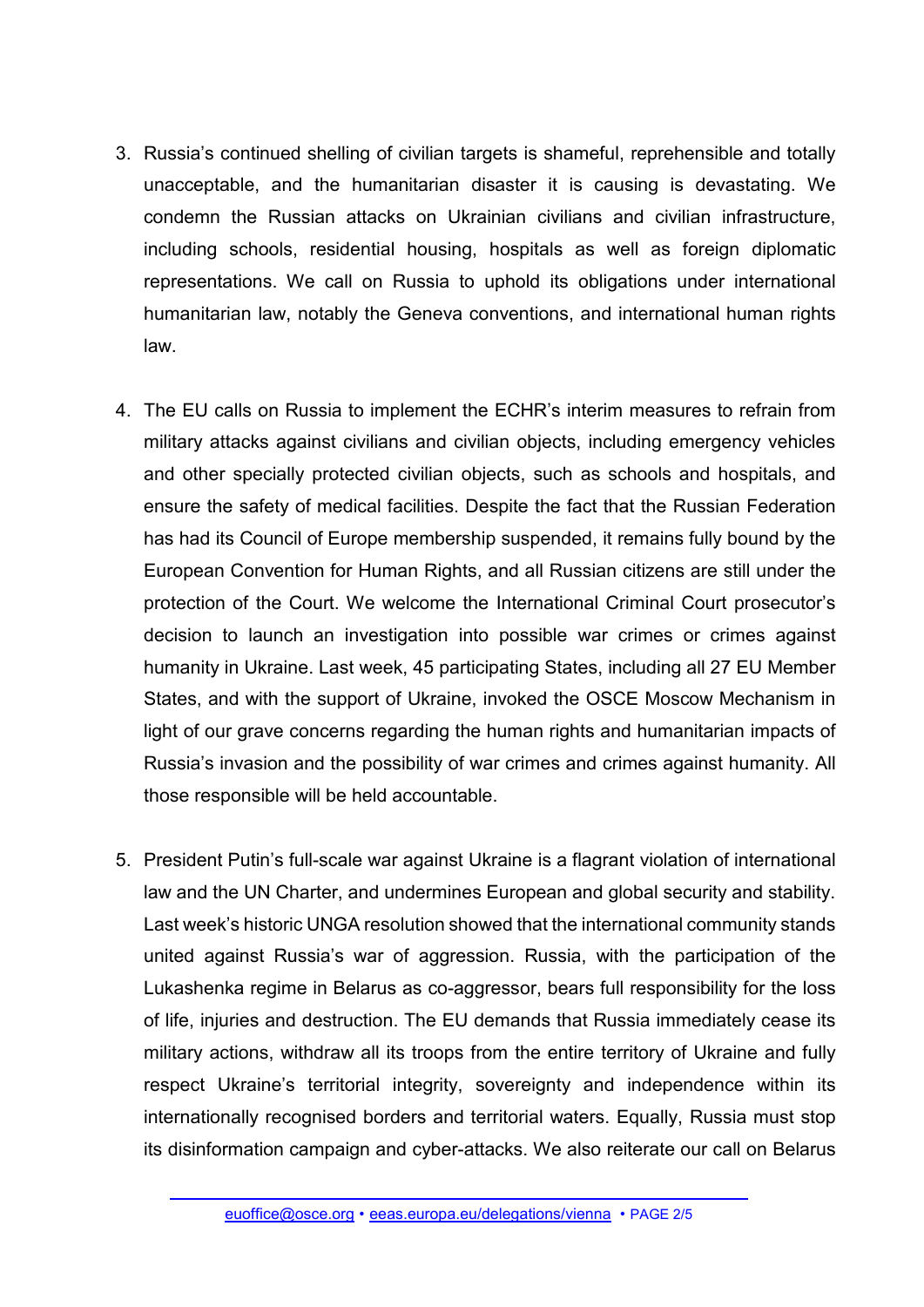not to enable the Russian aggression and to abide by its international obligations. The EU resolutely supports Ukraine's inherent right to self-defence, and the Ukrainian armed forces' efforts to defend Ukraine's territorial integrity and population in accordance with Article 51 of the UN Charter.

- 6. Russia's war in Ukraine has so far resulted in over 1.5 million people fleeing, with the majority going to EU Member States and also to the Republic of Moldova. On 4 March, the EU adopted a decision introducing temporary protection for those fleeing Russia's war in Ukraine. These rights include residence, access to the labour market and housing, medical assistance, and access to education for children. We would also like to convey our gratitude to the Republic of Moldova for all its efforts and solidarity in welcoming the Ukrainian people and underscore our readiness to provide continued support in this regard.
- 7. We strongly condemn Russia's extremely reckless and irresponsible attack on the Zaporizhzhia nuclear power plant, the largest in Europe. This attack is not isolated: on 24 February, Russian forces entered the Chornobyl zone and held back and requisitioned the plant's operating team. Then, on 27 February, a loud explosion was recorded near a waste storage facility in Kyiv. We deplore Russia's deliberate targeting and forceful seizure of nuclear facilities in Ukraine, significantly raising the risk of a nuclear accident or incident. We are extremely concerned about the nuclear threats and the nuclear safety, security and safeguards risks on the ground that the Russian invasion is causing and the potential damage to any nuclear facility. Any armed attack on and threat against nuclear facilities devoted to peaceful purposes constitutes a violation of the principles of international law. Russia must immediately cease its unlawful and dangerous activities.
- 8. President Putin's deliberate war against Ukraine has distinct dire consequences also for the Russian people. We stand in solidarity with the Russian people protesting against President Putin's war at a high personal risk and condemn the violent crackdown on peaceful, anti-war protests as well as the widespread use of misinformation and disinformation by the Russian authorities and its affiliated media and proxies to justify its military aggression against Ukraine. The steady stream of

[euoffice@osce.org](mailto:euoffice@osce.org) • [eeas.europa.eu/delegations/vienna](http://eeas.europa.eu/delegations/vienna) • PAGE 3/5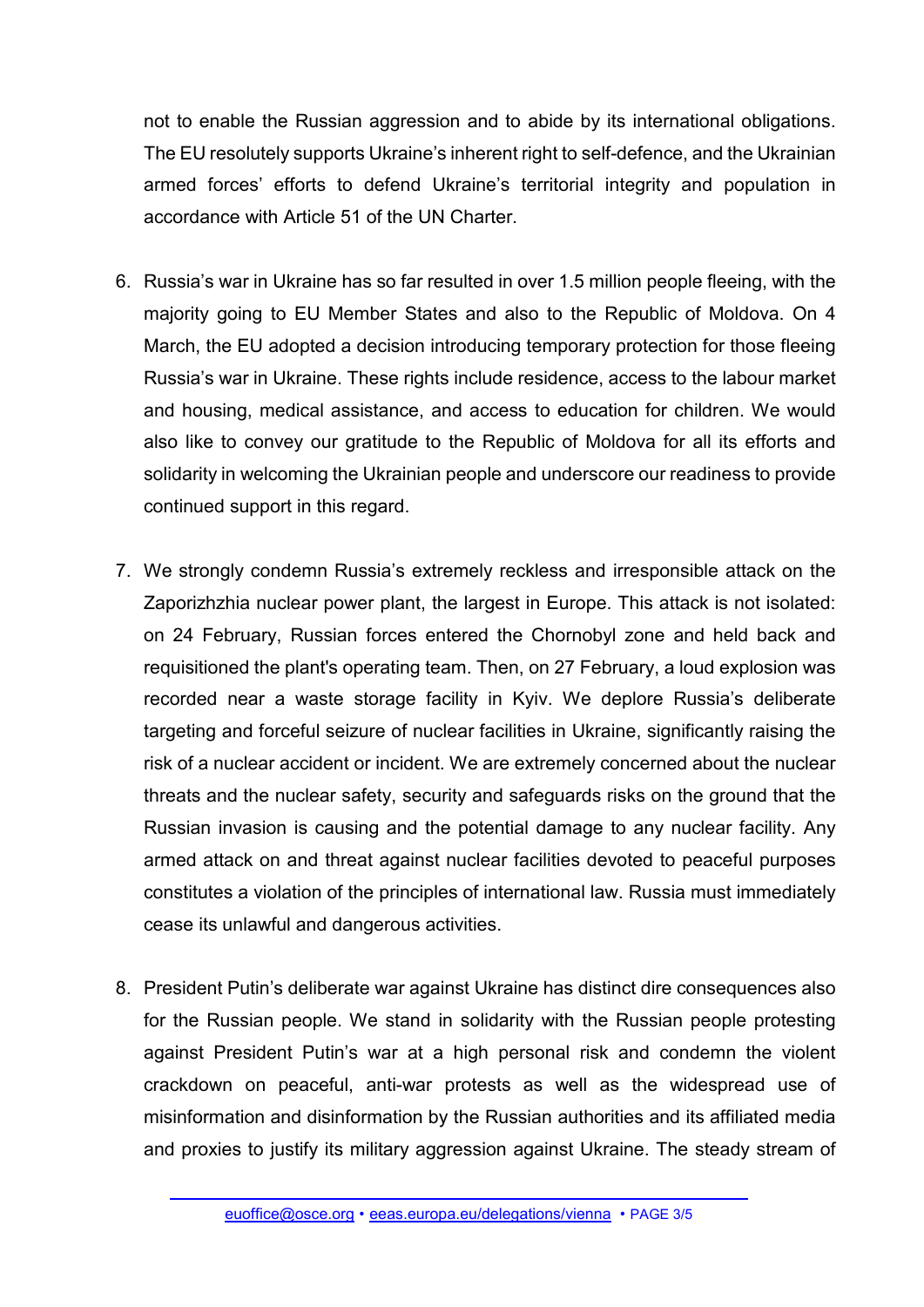fabricated claims aiming at creating a fake alternative reality makes it almost impossible for Russian citizens to hold their government to account.

- 9. Echoing the RFoM, we are extremely alarmed at the continuing denigration, stigmatization, intimidation and threats towards the media and journalists by the Russian public authorities. Access to several independent news outlets, including Meduza, Radio Liberty, Echo Moskvy, Deutsche Welle and BBC in Russian, has been restricted. We condemn Russia's newly-adopted law sanctioning those who express opinions deviating from the official government line on the war with high fines and up to 15 years imprisonment. Despite legislative steps to stifle any dissenting opinions on the Russian official version of the war, anti-war protests continue to be held in many cities across Russia, while the number of dissenting voices from a wide spectrum of Russian society continues to grow. We call on Russia to uphold its international obligations and OSCE commitments, including on freedom of the media, freedom of expression and the right of peaceful assembly, and to immediately and unconditionally release all those who have been arbitrarily arrested or convicted by politically motivated court decisions.
- 10.We join the three Chairperson-in-Office Personal Representatives on combating intolerance and discrimination in condemning the missile attack on the Babyn Yar Memorial, erected in the memory of 34.000 Jews murdered by the Nazis. This horrific act, committed under the pretext of "denazification", is a distortion and misuse of the history of the Holocaust, and an offense to the memory of all those who perished in the Second World War.
- 11. Mr. Chair, the European Union will continue to stand by the people of Ukraine and its democratically elected institutions. We will continue to stand in solidarity with all those who have the courage to oppose this war, despite the threats and brutal repression by Putin's and Lukashenka's regimes. In coordination with our international partners and allies, we will continue to support the Ukrainian government and Ukrainian society, as well as the Russian and Belarusian independent media and NGOs in defence of democracy, rule of law and human rights and fundamental freedoms.